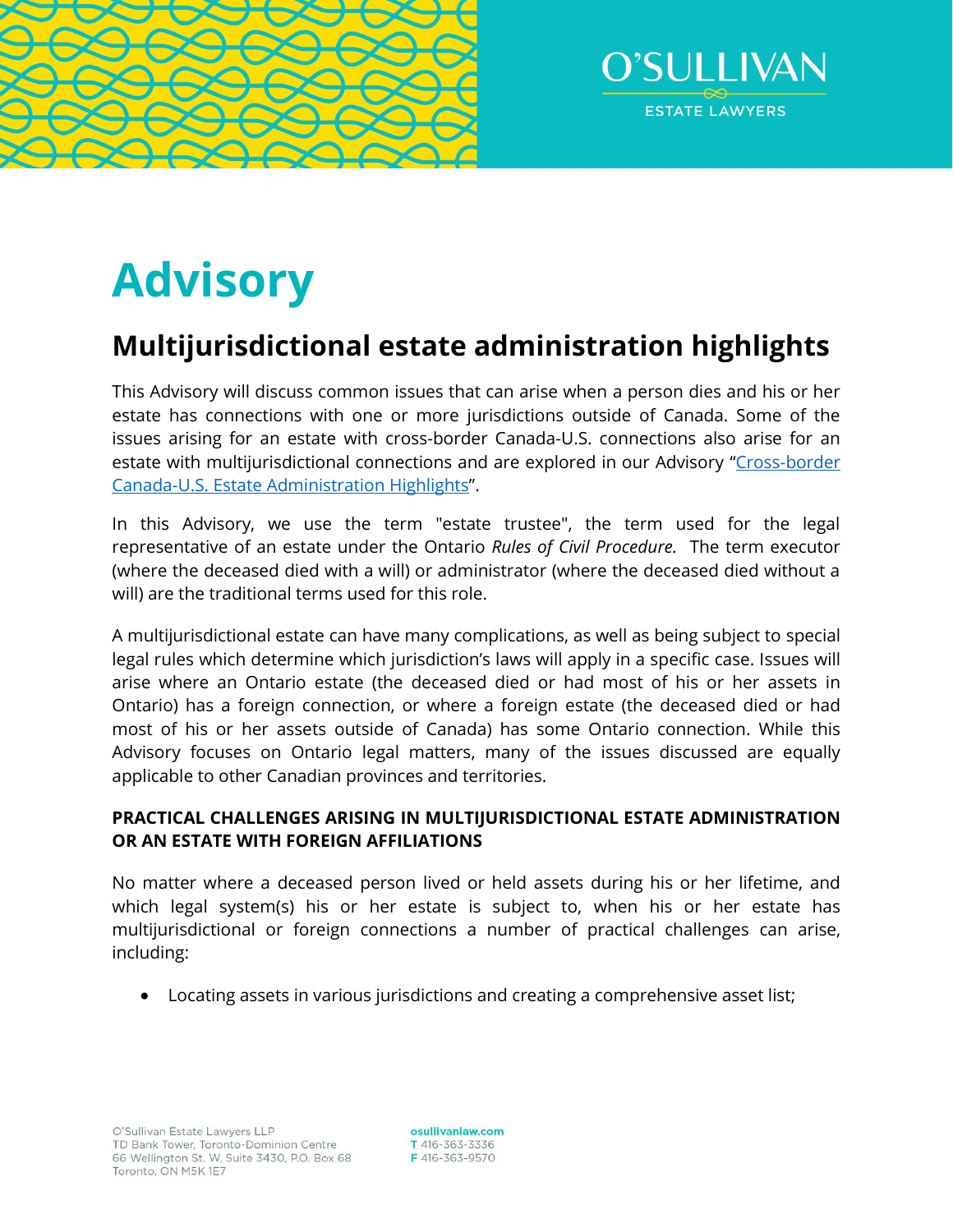

- Locating the last will and determining whether the deceased had more than one will, such as separate situs wills to deal with assets in a particular jurisdiction, and if so, whether they are valid;
- Carefully considering the assets of each estate under each will, in particular where multiple wills do not provide for the same set of beneficiaries or the same entitlement for each beneficiary;
- Determining the deceased's debts and tax liabilities in all jurisdictions and who has the obligations to pay them: the estate and/or the beneficiaries;
- Determining which jurisdictions require advertising for creditors, which make it desirable as a protection for the estate trustee, in which place to advertise, and the costs of doing so;
- Dealing with foreign language and translation challenges, such as obtaining official translations of any documents as necessary, and efficiently communicating between estate trustees, beneficiaries, creditors, asset holders, professional advisors, including managing time zone challenges, courts, etc.;
- Managing expectations in regards to administration timelines and delays associated with foreign processes, as well as potential increased costs, both for the estate and beneficiaries;
- Understanding different legal rules and processes regarding reporting and handling of estate funds;
- Navigating foreign documentation requirements and certification of copies of documents – some jurisdictions will require a Court-certified copy of a document or an "apostille" (an internationally recognized type of certified copy), and will not accept notarial copies of documents as proof of authenticity. Canada is not a signatory to the 1961 Hague Convention Abolishing the Requirement for Legalisation for Foreign Public Documents, and therefore no official apostille regime exists in Canada, and documents must therefore be authenticated by the Government of Canada and foreign embassy or consulate which involves additional steps.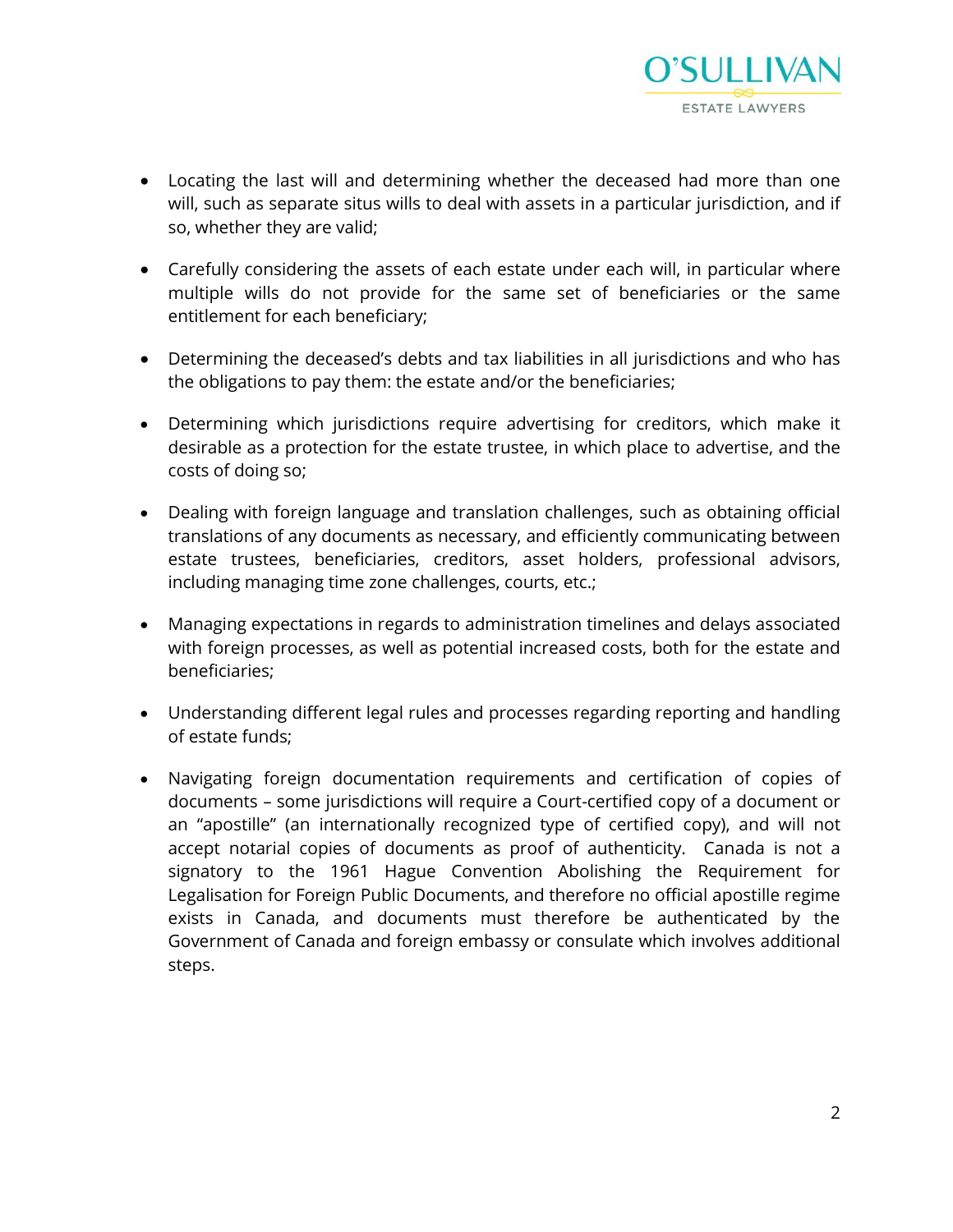

#### **ONTARIO ESTATE WITH FOREIGN CONNECTIONS**

An Ontario estate can face complications due to the presence of any of the following: a person died and had a different citizenship (or additional citizenship) or place of birth, the beneficiaries have foreign residency, or the person owned foreign assets.

# **Ontario Estate if Deceased is a Foreign Citizen, Emigrated from Another Jurisdiction or Retains Other Ties to Another Jurisdiction**

The U.S. and Eritrea are the only two countries in the world that tax based on both residence and citizenship. Other countries tax worldwide income of a person that resides in the country, but not citizens residing in another country.

A person who emigrated from another jurisdiction may still have ties to his or her country of origin which must be considered. For example, the deceased may have relatives or friends whom he or she wishes to benefit who live there or may still have assets or debts in his or her country of origin or in another country in which he or she has lived; or there may be foreign laws which affect the deceased's estate and its beneficiaries. It is important to investigate such matters to ensure that nothing is overlooked.

## **Ontario Estate With Foreign Resident Beneficiaries**

#### Practical Issues

Practical issues such as managing foreign currency and exchange issues, in particular when gathering in assets and making distributions to non-resident beneficiaries, and additional complexities of making distributions where sending a cheque by mail or hand-delivering personal effects is unwise or unavailable, arise where an estate has foreign beneficiaries.

#### Income Tax Issues

Income tax issues relating to distributions to non-resident beneficiaries can include:

- Withholding tax issues income which is paid or payable to a non-resident beneficiary is subject to non-resident withholding tax under Canada income tax rules. The estate trustee is liable to withhold the appropriate rate of tax of 25% (unless reduced by treaty) and complete certain tax filings;
- No rollover there is generally no "rollover" of capital gains when a Canadian resident estate distributes property to a non-resident beneficiary which can result in capital gains being triggered and payable by the estate on post-death capital gains,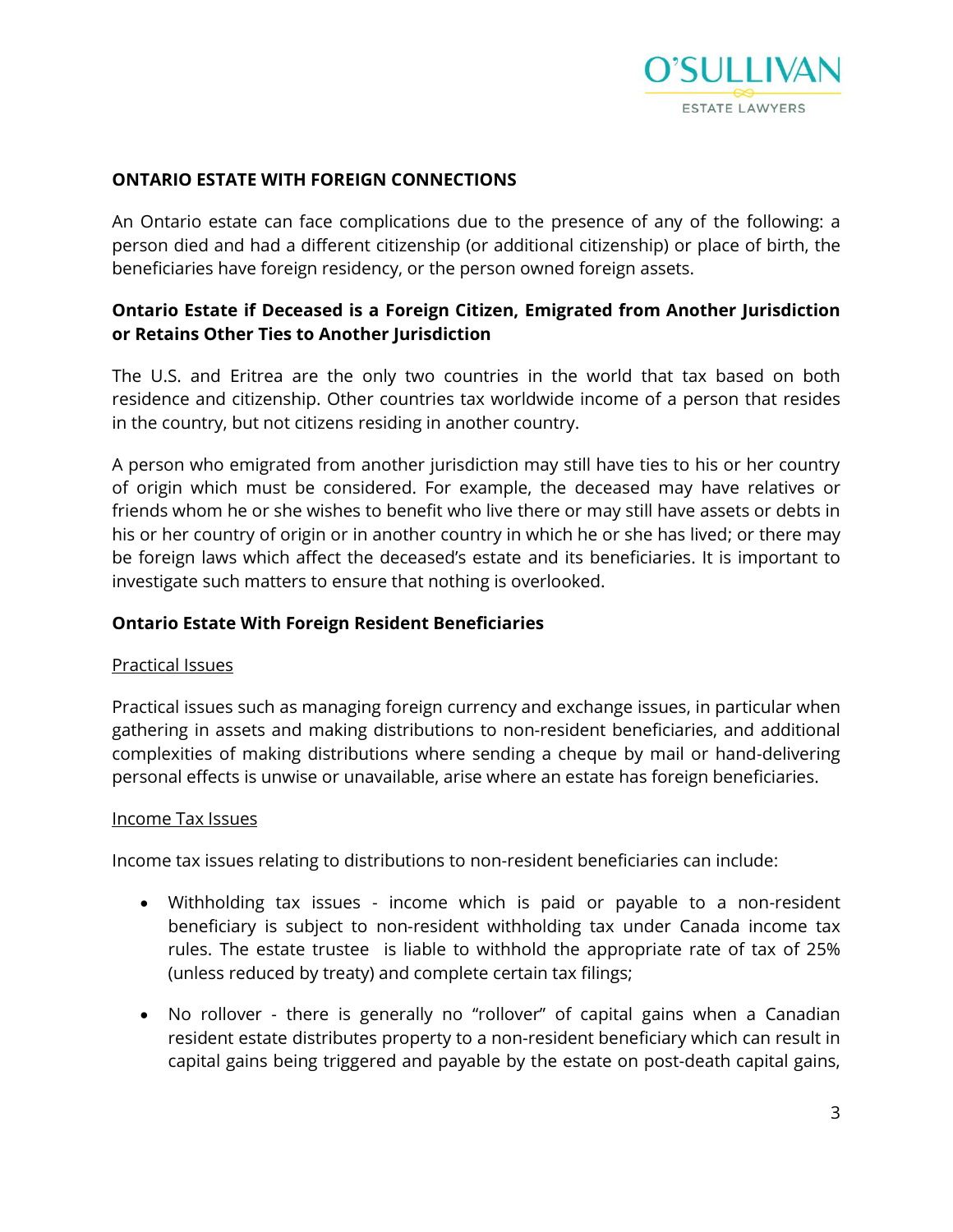

although a rollover will apply if "taxable Canadian property" (see definition below) is distributed;

- Section 116 certificate requirements section 116 of the *Income Tax Act* (Canada) imposes an obligation on a non-resident person who disposes of property which falls within the definition of "taxable Canadian property" to obtain a clearance certificate. Taxable Canadian property includes:
	- o Real property located in Canada;
	- o Assets used in a business in Canada;
	- o Shares in a private Canadian corporation where more than 50% of the value of the shares is derived from Canadian real property or certain Canadian resource property;

A distribution to a beneficiary of a capital interest in a trust (which includes an estate for purposes of the *Income Tax Act*) will qualify as a disposition under these rules if the value of the trust/estate within the 60 months previous to the distribution was more than 50% derived from Canadian real property. Practically speaking, if the distribution is being made with cash from the estate, there will be no taxable gain and generally only the filing of certain forms may be required. Failure to ensure proper steps are taken under s. 116 could result in personal liability to the estate trustees for any unpaid tax;

• Interest in a Canadian or Ontario corporation - problematic issues may arise where a foreign beneficiary holds an interest in a Canadian or Ontario private corporation, in particular under the beneficiary's domestic tax laws. For example, a U.S. resident may be exposed to double taxation on earnings of the corporation due to a mismatch of foreign tax credits and be subject to certain filing requirements. Also, if corporation is a Canadian controlled private corporation it may lose its status if it becomes controlled by foreign-resident shareholders.

# **Ontario Estate With Foreign Situs Assets**

# Forced Heirship

Most civil law jurisdictions have some form of "forced heirship" rules which are sometimes referred to as "mandatory family protection" rules in civil law jurisdictions, indicating the difference in mindset between civil and common law jurisdictions regarding testamentary freedom and inheritance issues.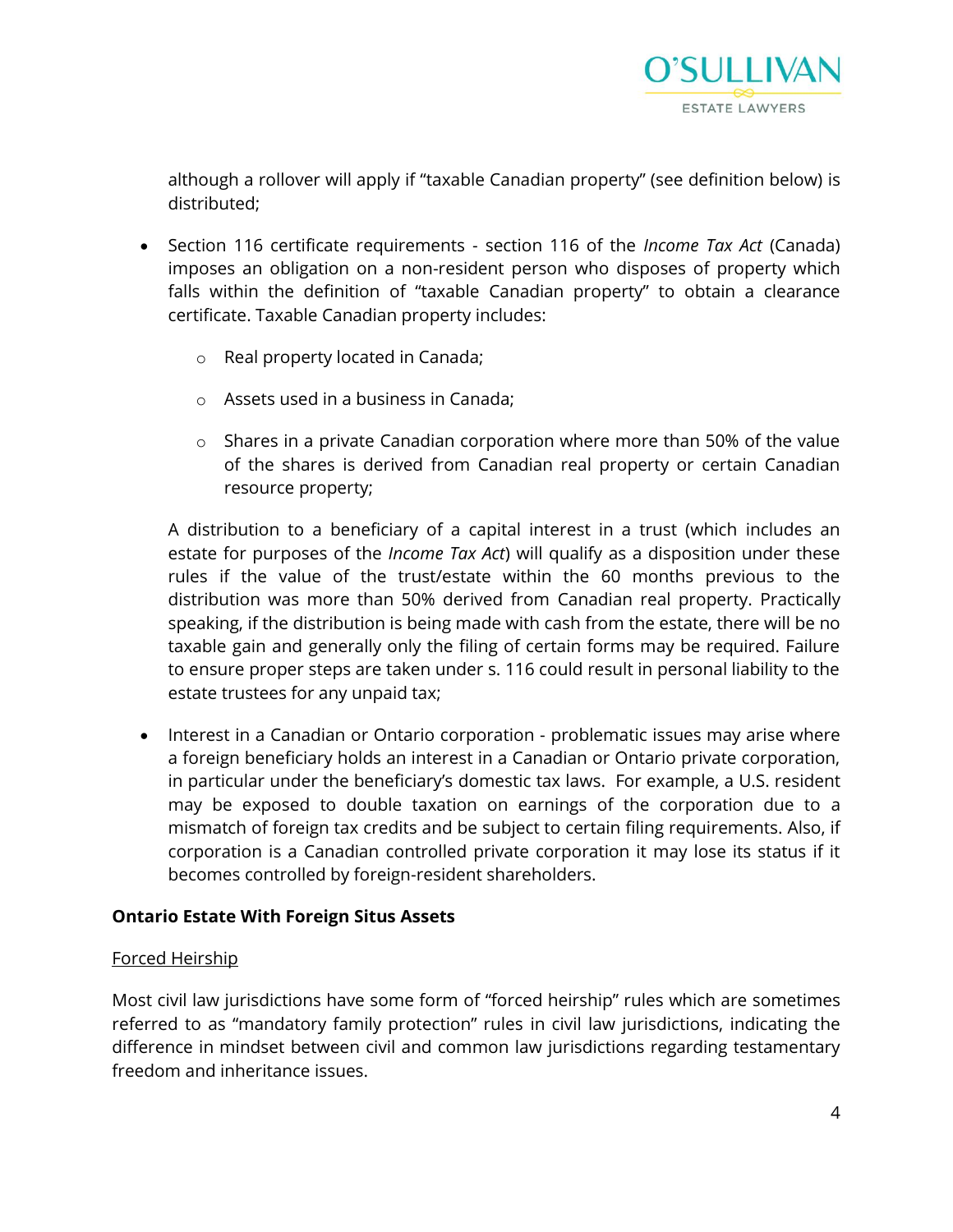![](_page_4_Picture_0.jpeg)

Each civil law jurisdiction has its own rules regarding what portion of an estate is subject to forced heirship and who is entitled among family members and in what proportions as well as in some cases "clawback" rules which take into account gifts made during the deceased's lifetime.

Muslim countries which follow Sharia have similar legal rules, usually applicable to assets located in the Muslim country and which may exclude non-Muslims living in the country.

If the deceased is a "national" (i.e. a citizen) of, or has a relevant affiliation with, a jurisdiction with forced heirship rules, or owns assets in the foreign jurisdiction, and has beneficiaries in Ontario and/or in the foreign jurisdiction, his or her estate may be subject to these forced heirship rules. In one Ontario case, *Granot* v*. Hersen*, the Court held that the forced heirship rules under Swiss law applied to an estate asset in Switzerland, in that case a condominium, as under Ontario rules, the law of where real property is located should govern its succession.

#### Foreign Family Law Regimes

Foreign family law in another country can affect who is entitled to an estate on death. A key issue is what law governs the property rights of the deceased person and his or her spouse in determining who is entitled to property on death and the validity and effect of the deceased's will.

This issue will be particularly important where the last common habitual residence of the spouses was not in Ontario. Section 15 of the *Family Law Act* (Ontario) provides the law of the couple's last common habitual residence applies in determining matrimonial property rights, with a tie-breaker rule if they had no such common residence.

If the applicable matrimonial regime is a form of "community of property" (that is, the spouses' property acquired during the marriage is considered jointly owned with certain exceptions), this may limit what a spouse may dispose of in his or her will.

#### Other Foreign Laws Regarding Succession to Assets on Death

Foreign registered accounts and pensions will likely be governed by the law of the jurisdiction where the asset is located, including with regard to the determination of who is the beneficiary of the account and whether the deceased's will governs who is entitled. In many civil law jurisdictions, beneficiaries inherit assets directly from a deceased and are responsible for the deceased's debts and liabilities. These rules can affect the administration of assets and payment of debts in other jurisdictions.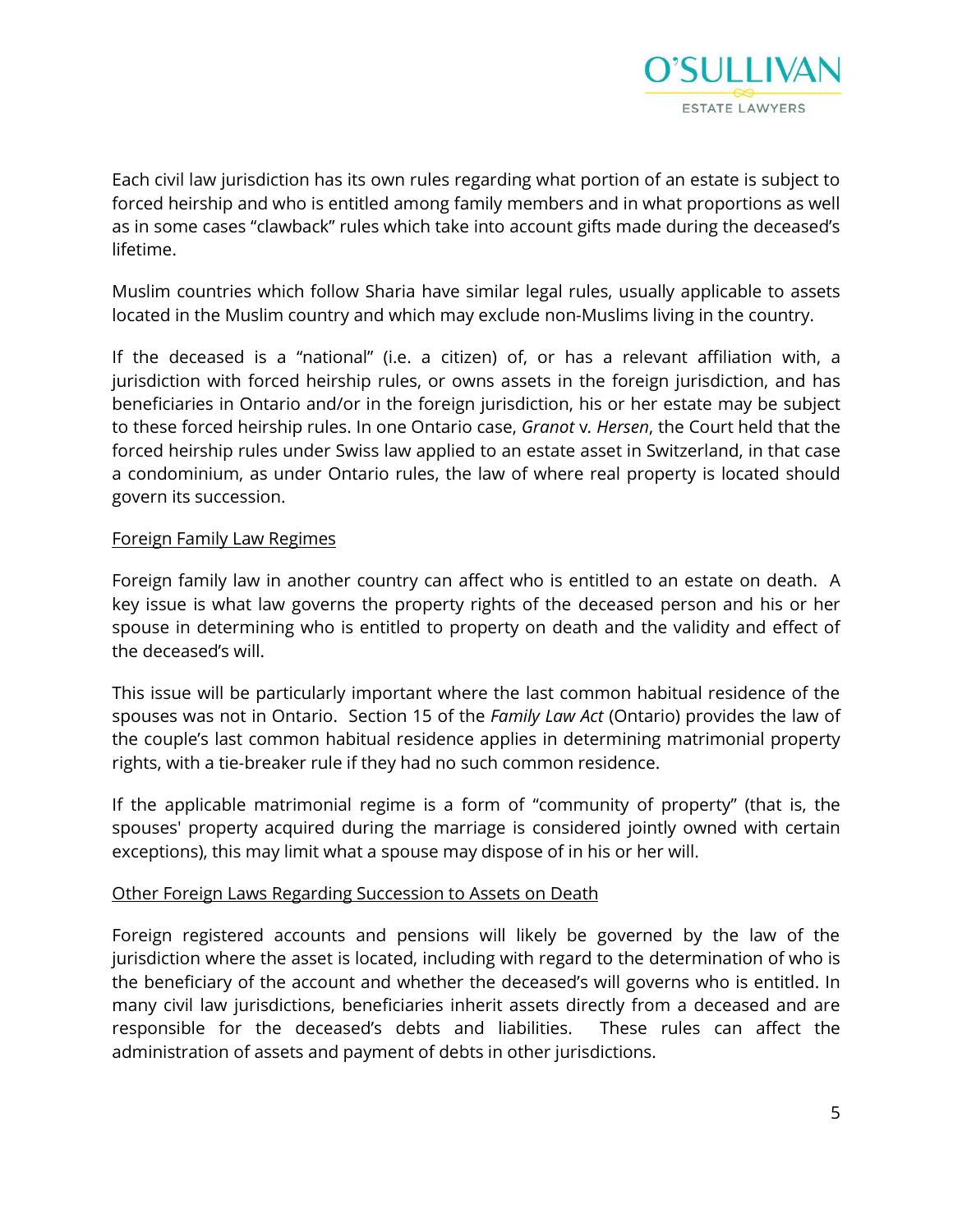![](_page_5_Picture_0.jpeg)

#### Foreign Tax Considerations

Tax filing requirements in multiple jurisdictions need to be completed with appropriate professional advice. Knowledgeable professional advice is a necessity in multijurisdictional estate administration – many tax advisors will not be familiar with international and multijurisdictional tax issues or bi-lateral tax treaties. Canada only has two tax treaties which deals with taxation on death: with the U.S. and France.

Where there is no tax treaty between Canada and the jurisdiction in which assets are located, double taxation can arise, creating further challenges.

Consideration also needs to be given to privacy and confidentiality issues in making tax filings. This is particularly important as more jurisdictions enact beneficiary and other disclosure rules.

Ontario estate trustees should not make the mistake of thinking that there will be no tax consequences if foreign reporting is not done. "How will the tax authorities in the other jurisdiction ever find out?" is a common question. The current global agenda for governments includes aggressive measures to ensure greater transparency and information exchange in order to stop leakage of tax revenues due to non-reporting across borders. Further, failure to accurately report taxable income or gains or file required tax returns can result in personal liability for an estate trustee, including substantial penalties, particularly if deliberate tax evasion is involved.

#### Responsibility for Foreign Tax Liabilities and Filings

What right does a taxing authority have to enforce tax liabilities in a foreign jurisdiction against the estate trustee of the estate in the foreign jurisdiction? A general rule of private international law is that the courts of one country will not enforce, directly or indirectly, claims made for taxes of a foreign government.

However, protocols and conventions entered into between jurisdictions may modify this general rule, many of which are now in place between Canada and other jurisdictions, and which continue to be entered into each year. Many countries have determined that it is in their best interests to provide information and allow enforcement of foreign income tax obligations in their jurisdiction in order to obtain reciprocal benefits from other jurisdictions.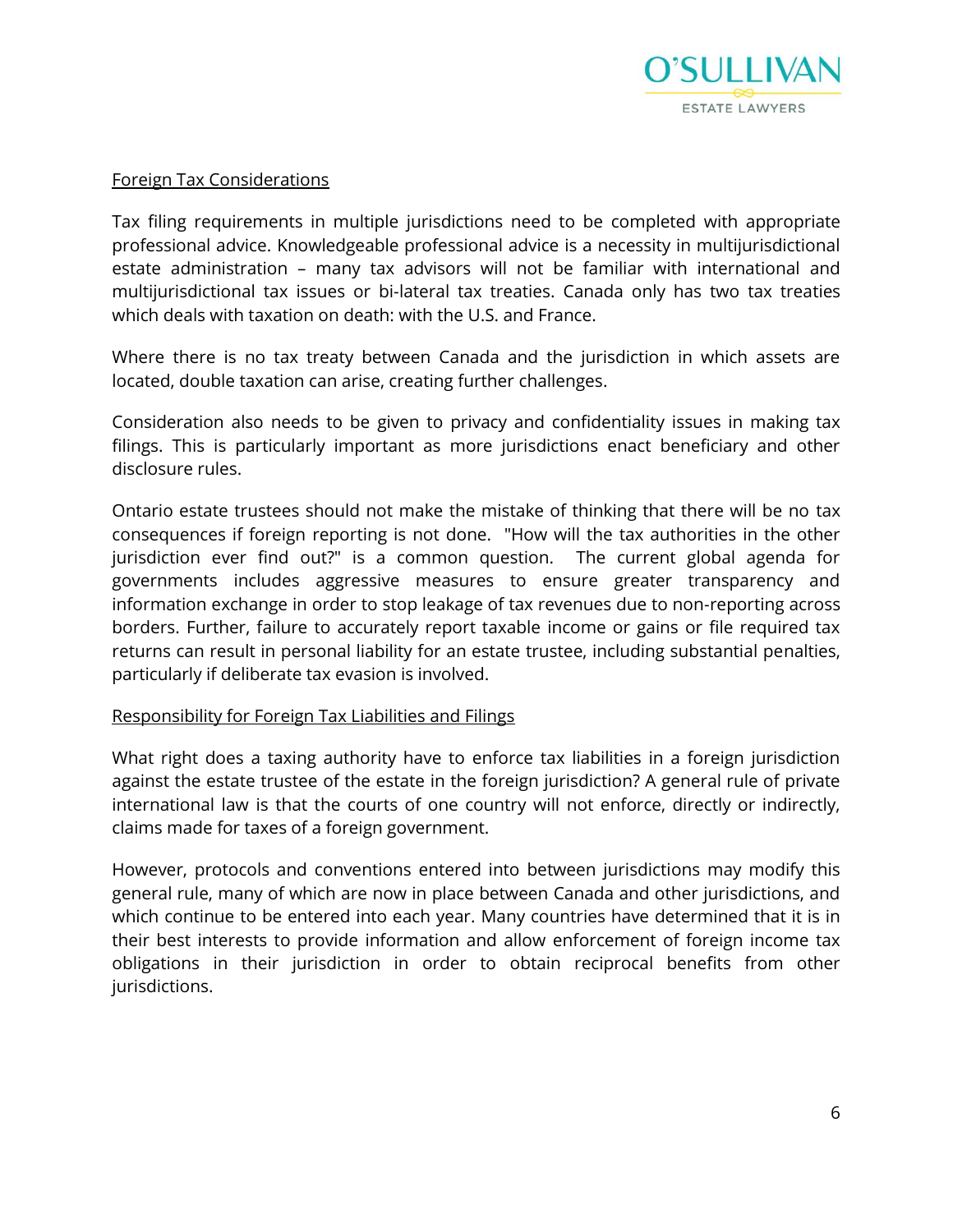![](_page_6_Picture_0.jpeg)

#### Multiple Wills and Income Tax and Debt Payment Obligations

An Ontario estate trustee will need to consider which estate trustee under which will is liable to pay tax liabilities on death and to file tax returns in each jurisdiction. It may be necessary to apportion primary and secondary liability among the estate trustees of multiple wills. The language used in each will must be carefully reviewed and legal advice obtained if necessary. The interpretation of the will and express provisions relating to payment of debts and tax will be important if there is a dispute. As an example, in *Barna Estate*, the deceased left a British Columbia will and a French will. The court considered whether the estate trustee of the B.C. will should pay French taxes on property passing under the French will, and concluded the estate trustee should not, based on its interpretation of the B.C. will which it held showed the deceased only intended Canadian taxes to be paid.

Great care will need to be taken if one estate is insolvent or lacks sufficient assets to discharge tax and other liabilities in the jurisdiction to which they are subject.

#### Foreign Probate or Other Legal Requirements

Many civil law jurisdictions, including most European, American and Latin countries do not have a probate requirement. This differs from common law jurisdictions, including most Commonwealth jurisdictions and U.S. states where probate is generally a standard requirement.

African and Asian countries (except those which are Muslim) vary between civil law and common law depending on their history and development. Muslim countries generally follow Sharia, which has its own requirements, processes and rules. Sharia has more similarities with the civil law than the common law, and incorporates a type of forced heirship.

Local rules can create complications for an Ontario estate trustee, who may not be able to obtain authority to act in the foreign jurisdiction due to probate restrictions which, for example, may require only a resident can take out probate, or in civil law jurisdictions, rules which provide for the local authority to deal directly with beneficiaries. There may be a requirement to file a bond for a non-resident estate trustee, which may create problems if the estate trustee does not qualify for a bond in that jurisdiction (for example, they do not own any assets there). The foreign probate process may be time-consuming and will require the assistance of local counsel as well. The legal processes in many foreign jurisdictions do not move at speed, which can cause frustration for an Ontario estate trustee and the beneficiaries.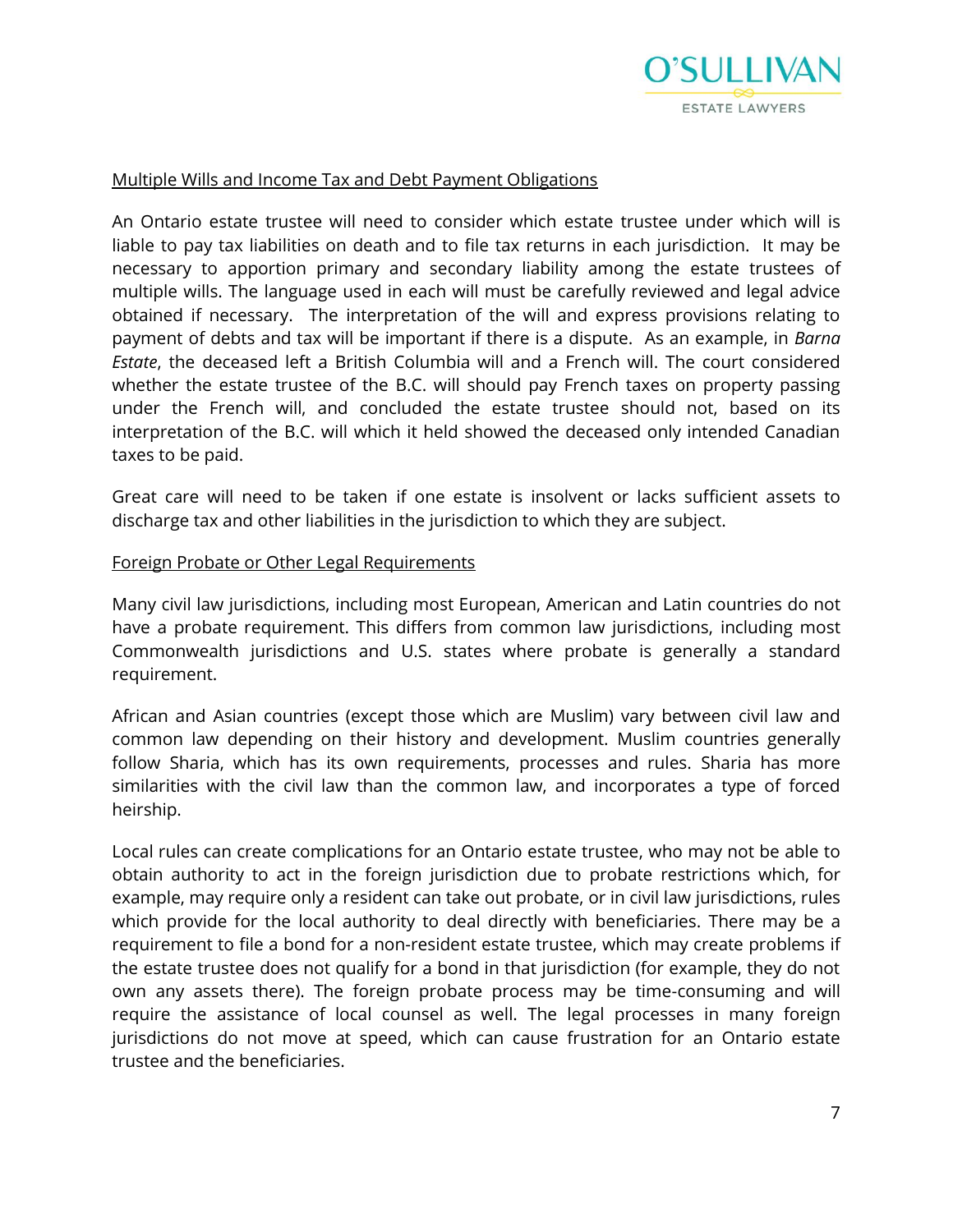![](_page_7_Picture_0.jpeg)

If the estate trustee does not qualify under the rules to apply for probate, or cannot obtain a bond, he or she or the beneficiaries may need to appoint a resident to act in the jurisdiction in question and administer the foreign assets, adding to the expense and length of the estate administration. Also, local rules may provide rights in respect of assets located in that jurisdiction to a spouse or dependent of the estate which differ from Ontario law, complicating the estate administration regarding the foreign located property.

# **FOREIGN ESTATE WITH AN ONTARIO OR CANADIAN CONNECTION**

#### **Foreign Estate with an Ontario Resident Beneficiary**

Usually, the presence of an Ontario-resident beneficiary does not create significant complications for a foreign estate, since capital distributions payable to Canadian residents generally do not result in the foreign estate incurring any additional income tax obligations. As well, Canada treats a distribution of capital as a gift, which is not taxable in Canada in the hands of the beneficiary who receives the gift.

Distributions from certain foreign entities such as trusts or corporations are beyond the scope of this Advisory and can be treated differently.

#### **Foreign Estate of a Deceased Canadian Citizen**

An estate trustee dealing with the estate of a foreign resident or citizen who was also a Canadian citizen would encounter no additional complications due to the deceased's Canadian citizenship, other than it possibly being necessary to inform various federal Canadian and Ontario government authorities, such as Service Canada, Service Ontario, and the Canada Revenue Agency, of the individual's death.

Canada does not tax based on citizenship or levy an estate tax on its citizens' estates. Instead, Canada taxes based on actual or deemed tax residence in Canada or on certain income which is earned in Canada, as well as capital gains tax on certain property located in Canada (referred to as "Taxable Canadian Property", discussed above) when assets are disposed of or deemed to be disposed of (including on death, subject to exemptions and credits, etc.).

The estate trustee of the estate of a non-resident Canadian citizen is typically not required to file Canadian income tax returns unless the deceased owned Taxable Canadian Property at death or earned income in Canada in the year of death.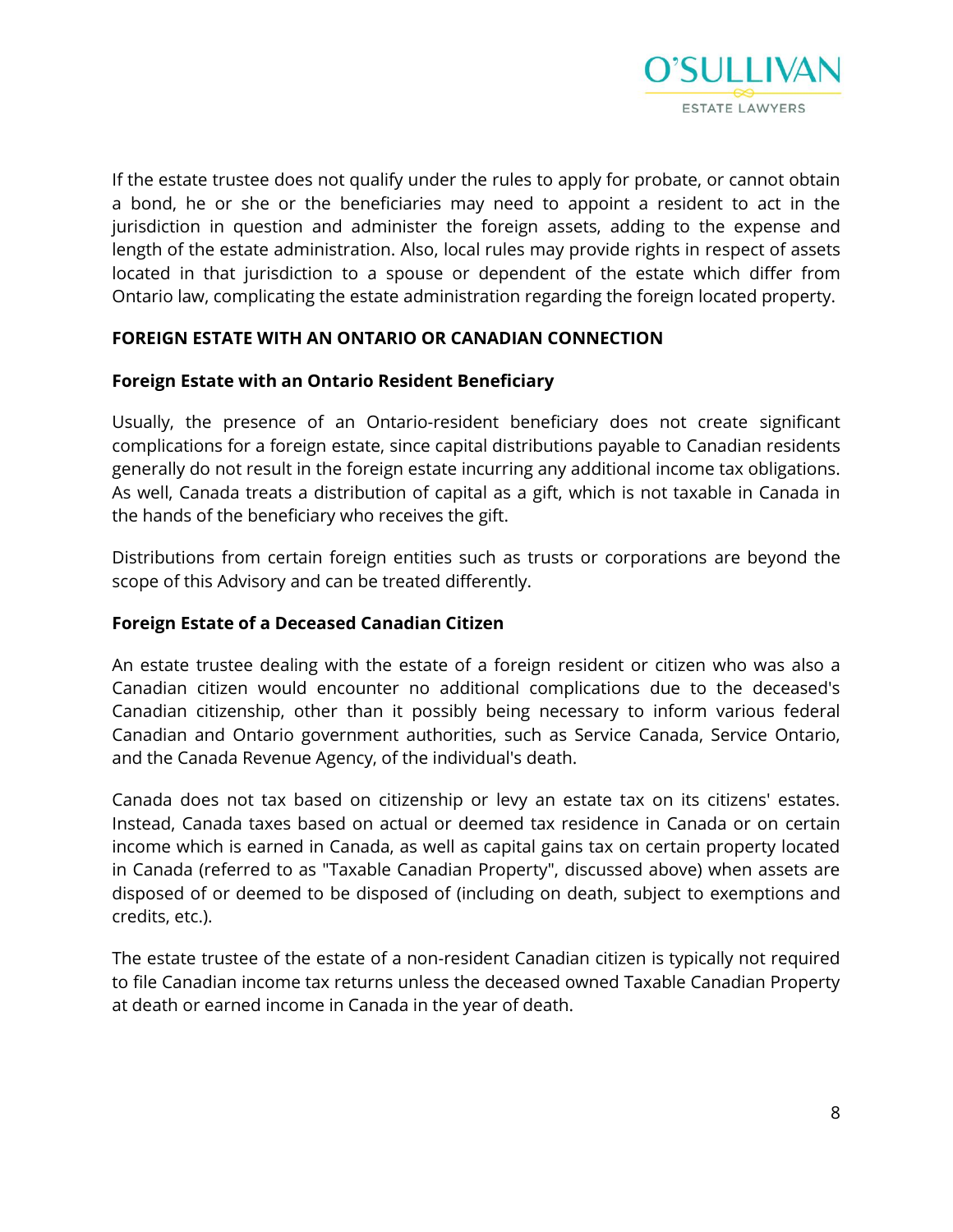![](_page_8_Picture_0.jpeg)

## **Non-resident Estate Trustee**

If a non-resident person owned assets in Ontario at death, complications can arise both in Ontario and in the foreign jurisdiction, particularly for a non-resident estate trustee or for certain types of assets, including in respect of the probate process and applicable tax rules.

#### Obtaining Authority to Act in Ontario

At common law, a foreign estate trustee such as an executor or administrator has no authority over the assets of the deceased in Ontario by virtue of a foreign court appointment or the authority given to them under the law of another jurisdiction. This means that they must, in most cases, obtain a probate grant in Ontario to confirm their authority. While there have been certain amendments made to legislation on this principle, they usually allow, but do not require, recognition of a foreign grant. It is therefore the asset holder's choice, such as a bank or financial institution, to decide if it will accept a foreign grant as proof of authority in such cases or require a local grant.

If a foreign deceased person owned real property in Ontario, even if there is an exemption to the requirement for an Ontario probate grant in order to deal with the real estate, best practice is for the foreign estate trustee to obtain an Ontario probate grant to confirm their authority to avoid any possible claim that they acted without due authority.

The requirement for an Ontario grant where a non-resident estate trustee is involved is waived by financial institutions less often than for a resident estate trustee. Financial institutions are more risk adverse when it comes to a foreign estate trustee who may not be subject to the jurisdiction of an Ontario court including if there should be fraud or mistake. There may be less of a business case to be made for allowing exceptions or waivers. Regardless, in most situations involving a non-resident estate trustee and an estate with Ontario financial assets, an Ontario grant will be required.

#### Choice of Original Grant Jurisdiction

Where a deceased's assets are located in multiple jurisdictions, there may be a choice available to the estate trustee regarding in which jurisdiction the original grant of probate should be obtained. Considerations in making this decision include:

- In which jurisdictions it is necessary to obtain probate because a financial institution or other third party requires it;
- Requirements in each jurisdiction regarding an original versus secondary grant of probate, including necessity to produce the original will and whether an original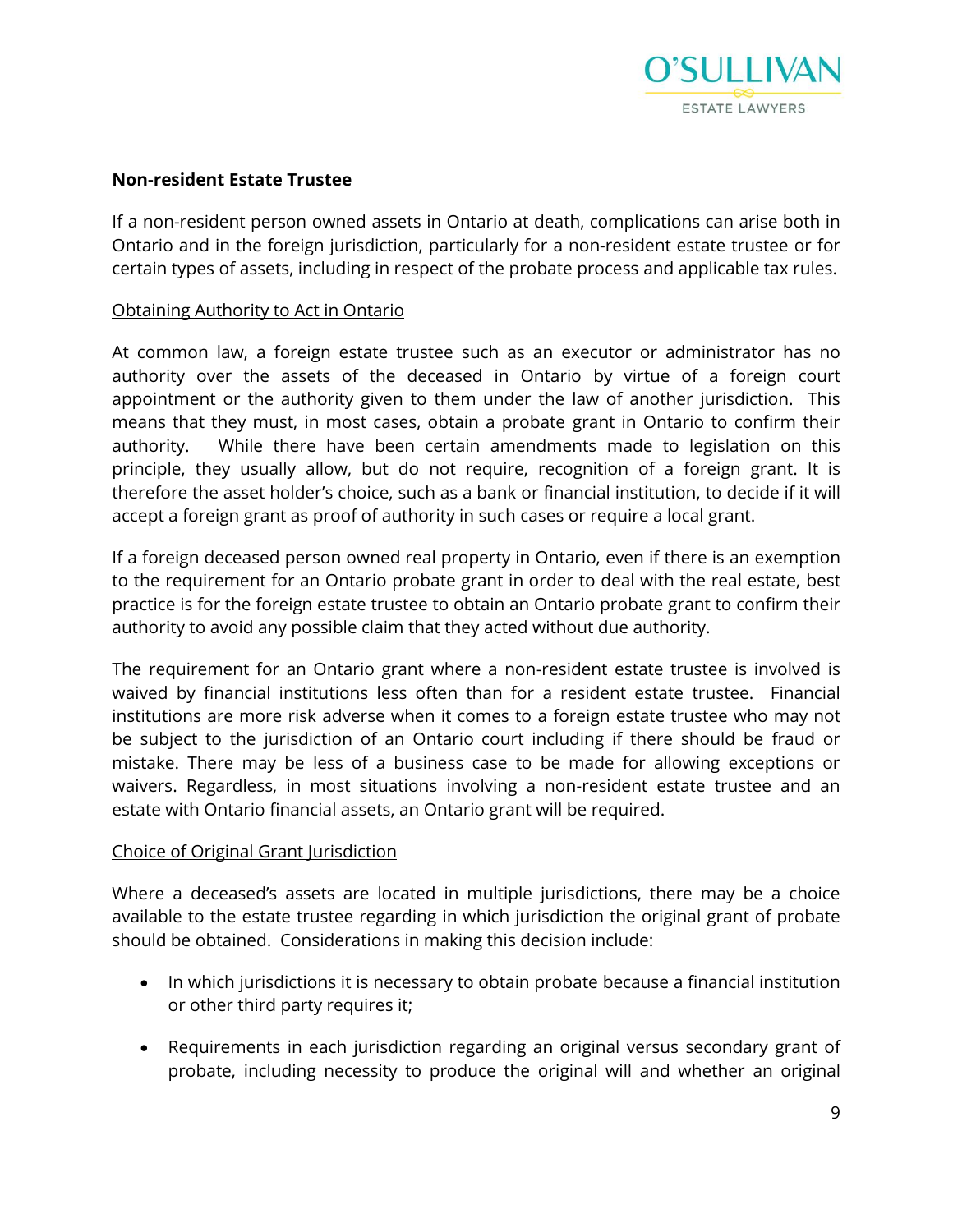![](_page_9_Picture_0.jpeg)

grant in one jurisdiction will make another jurisdiction's requirements impossible or more difficult;

- Probate fees payable in each jurisdiction and the difference between fees payable on an original grant or a secondary grant – e.g. an original Ontario court grant will require payment of Ontario Estate Administration Tax of approximately 1.5% on a deceased's worldwide assets, other than those not passing through the estate or foreign real property, with no deduction for debts other than a debt registered on real estate in Ontario;
- Costs, including legal fees, to obtain probate in each jurisdiction;
- Bonding requirements, availability and costs to obtain a bond in each jurisdiction;
- Qualifications for appointments in each jurisdiction, including whether the applicant estate trustee must be resident in that jurisdiction;
- Court oversight of estate administration in each jurisdiction or lack thereof e.g. the Ontario court does not oversee the estate administration except in limited circumstances where an interested party comes to court with a request, but elsewhere (including many U.S. states) courts have extensive oversight powers and requirements to file a multitude of documents and accounting records in order for an estate trustee to be discharged during or at the end of the estate administration;
- Protection afforded to an estate trustee or the estate by obtaining a court grant and whether such protection is desirable in a jurisdiction, even if it is otherwise not necessary to obtain a grant in such jurisdiction.

# Ontario Court Grant for a Non-Resident Estate Trustee

Whether the non-resident estate trustee resides in a Commonwealth jurisdiction or not and whether the deceased had a will or not will dictate which type of court grant will be necessary in Ontario and whether the estate trustee will be entitled to apply for a court grant at all.

A non-resident estate trustee of an estate where the deceased died without a will in a non-Commonwealth jurisdiction may not be entitled to apply at all. A non-resident estate trustee of an estate without a will who has not received a foreign court grant is ineligible in Ontario at first instance due to the court rules, although an Ontario court may allow this in certain circumstances.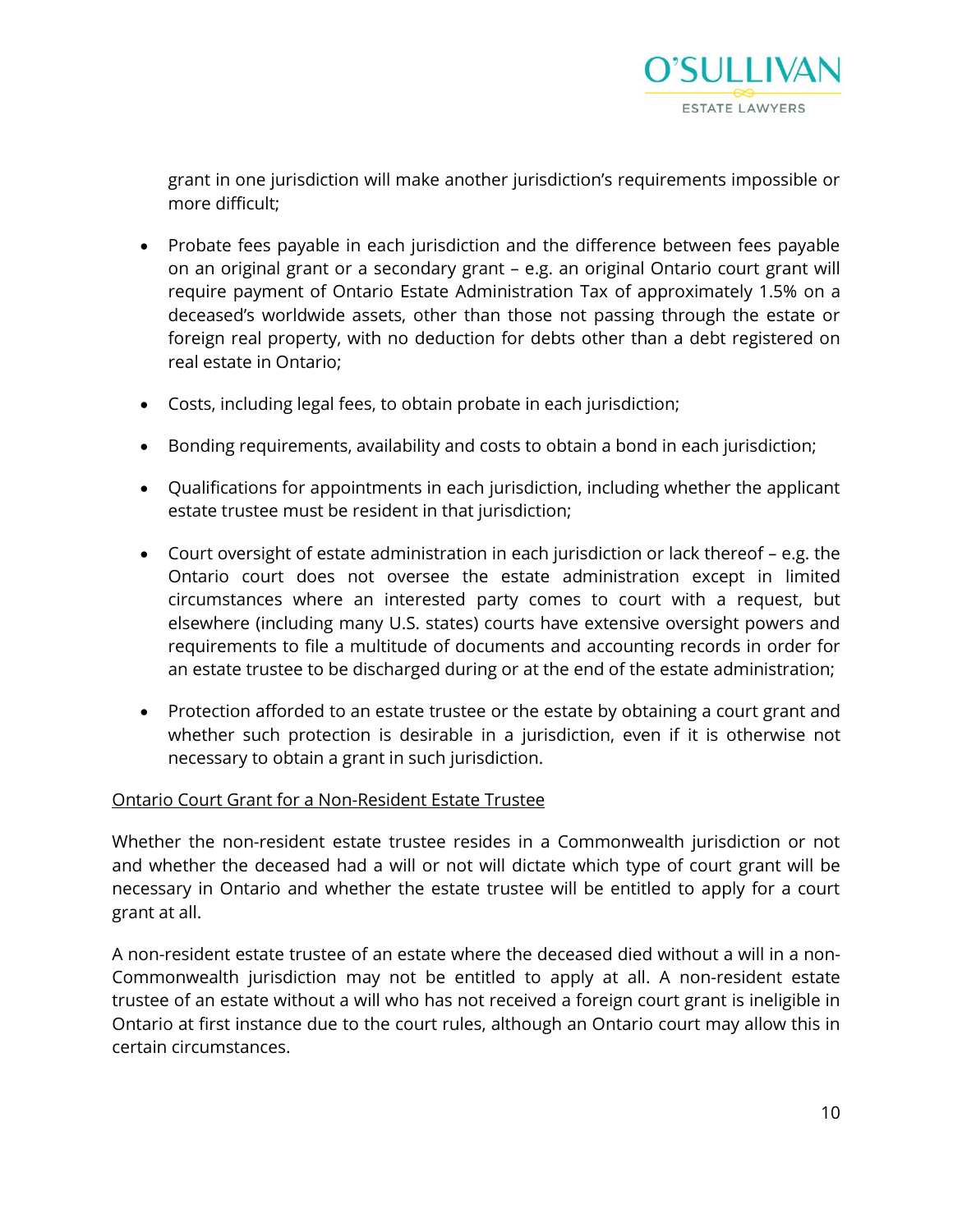![](_page_10_Picture_0.jpeg)

Regardless of whether the deceased died with or without a will, an estate trustee who lives in a non-Commonwealth jurisdiction may be required to post a bond. The requirement for a bond can be dispensed with by the Ontario court in some circumstances, and the court may also reduce the amount of a bond. Where a bond is required, a non-resident estate trustee may find it difficult to obtain one given that they are unlikely to have assets in Ontario which can be used as collateral for the bond.

# **Canadian Income Tax Issues**

For non-residents, as noted above, Canada levies income tax on income arising in Canada (subject to certain exceptions) and capital gains tax on Taxable Canadian Property (discussed above) when Taxable Canadian Property is actually sold or deemed to be sold or otherwise disposed of, subject to certain exceptions. When a person dies, they are deemed to have disposed of their property for Canadian income tax purposes.

Their estate trustee will be responsible for filing a terminal tax return for the income tax year up to the deceased's date of death, as well as possibly additional tax returns if the estate has income or capital gains after the deceased's date of death. Penalties and interest on unpaid tax may also be payable if timely tax filings and payments are not completed.

#### **Other Issues**

Aside from the practical difficulties of geography, where an estate trustee resides outside of Canada and assets are located in Canada, given the increase in financial institution compliance designed to prevent income tax evasion and money laundering, it is becoming increasingly difficult for a non-resident estate trustee to open an estate bank account or liquidate or provide investment instructions for financial assets in Canada. Canadian financial institutions have implemented extensive and often onerous procedures and requirements which can be burdensome to meet, and which increase the time and costs of the estate administration. These requirements are applied even where an Ontario probate certificate has been obtained.

# **CONCLUSION**

As the global population becomes more mobile, Canadians are acquiring assets in other countries and relocating in greater numbers, while people from other jurisdictions are relocating to Canada, acquiring assets in Canada and leaving behind beneficiaries in other countries. Estate administration becomes more complicated because the person's crossborder connections subject them to multiple legal and tax regimes which must be